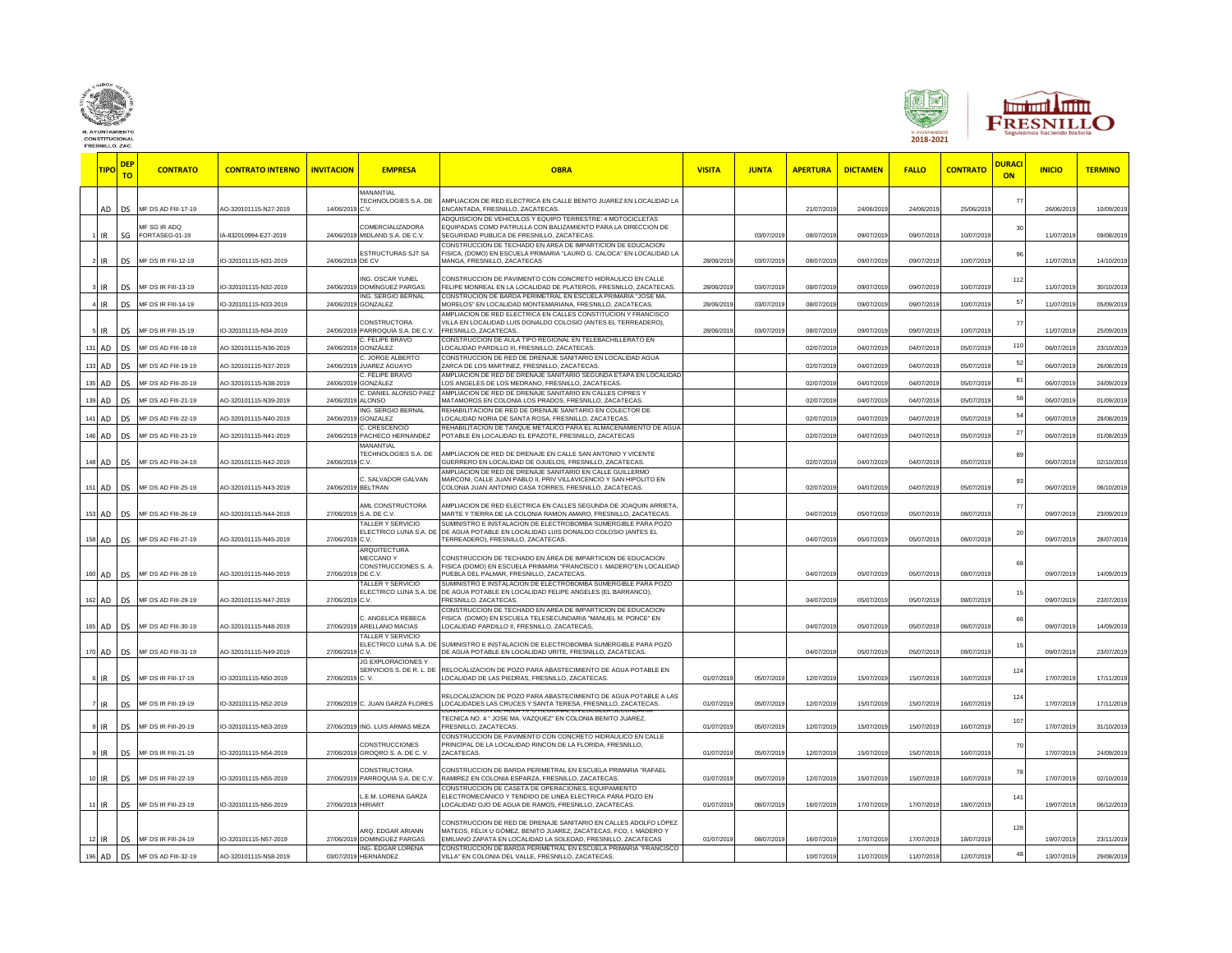





**TIPO DEP TO CONTRATO CONTRATO INTERNO INVITACION EMPRESA OBRA VISITA JUNTA APERTURA DICTAMEN FALLO CONTRATO DURACI ON INICIO TERMINO** AD DS MF DS AD FIII-33-19 AO-320101115-N59-2019 03/07/201 ARQ. JOEL SAHIB JASSO FLORES CONSTRUCCION DE TECHADO EN AREA DE IMPARTICION DE EDUCACION FISICA (DOMO) EN PREESCOLAR " OCTAVIO PAZ" EN COLONIA RICARDO MONREAL, FRESNILLO, ZACATECAS. 10/07/2019 11/07/2019 11/07/2019 12/07/2019 96 13/07/2019 16/10/20 201 AD DS MF DS AD FIII-34-19 AO-320101115-N60-2019 03/07/2019 CONURA S. A. DE C. V. CONSTRUCCION DE BARDA PERIMETRAL EN PREESCOLAR "FERNANDO CALDERON" EN LOCALIDAD BUENAVISTA DE TRUJILLO, FRESNILLO, ZACATECAS. 10/07/2019 11/07/2019 11/07/2019 12/07/2019 46 13/07/2019 27/08/2019 205 AD DS MF DS AD FIII-35-19 AO-320101115-N61-2019 03/07/2019  $\overline{P}$  $\cap$  mauricio RUELAS CONSTRUCCION DE AULA TIPO REGIONAL EN ESCUELA PRIMARIA "JUAN JOSE RIOS" EN COLONIA LIENZO CHARRO, FRESNILLO, ZACATECAS. 10/07/2019 11/07/2019 11/07/2019 12/07/2019 107 13/07/2019 27/10/2019 AD DS MF DS AD FIII-36-19 AO-320101115-N62-2019 03/07/201 RUPO CONSTRUALEA S A. DE C. V. CONSTRUCCION DE BARDA PERIMETRAL EN ESCUELA TELESECUNDARIA 'LAZARO CARDENAS" EN LA LOCALIDAD DE PLENITUD, FRESNILLO,<br>ZACATECAS. ZACATECAS. 10/07/2019 11/07/2019 11/07/2019 12/07/2019 54 13/07/2019 04/09/2019 210 AD DS MF DS AD FIII-37-19 AO-320101115-N63-2019 03/07/2019 **GRUPO CONSTRUALEA S** A. DE C. V. MEJORAMIENTO DE BARDA PERIMETRAL EN ESCUELA TELESECUNDARIA EN лезоризмнен Отон онкрытные не высоковые составляет в составляет развитили простора в составлении составляет пр<br>Социмы в 12/07/2019 12/07/2019 12/07/2019 29/07/2019 11/07/2019 11/07/2019 11/07/2019 12/07/2019 12/07/2019 12 13 IR DS MF DS IR FIII-25-19 IO-320101115-N64-2019 03/07/2019 ARQ. EDGAR ARIANN DOMINGUEZ PARGAS REHABILITACION DE RED DE DRENAJE SANITARIO EN CALLE GABRIEL LUGO Y CALLES ANEXAS EN COLONIA LAS AMERICAS, FRESNILLO, ZACATECAS. 08/07/2019 11/07/2019 18/07/2019 19/07/2019 19/07/2019 22/07/2019 65 23/07/2019 25/09/2019 14 IR DS MF DS IR FIII-26-19 IO-320101115-N65-2019 03/07/2019 AP ARQUITECTOS CONSTRUCTORES S.A. DE C.V. CONSTRUCCION DE TECHADO EN AREA DE IMPARTICION DE EDUCACION FISICA (DOMO) EN PRIMARIA "JOSEFA ORTIZ DE DOMINGUEZ" EN COLONIA INSURGENTES, FRESNILLO, ZACTECAS. 08/07/2019 11/07/2019 18/07/2019 19/07/2019 22/07/2019 22/07/2019 68 23/07/2019 28/09/2019 15 IR DS MF DS IR FIII-28-19 IO-320101115-N67-2019 03/07/2019 LPHA SAFE S. DE R. L. DE C. V. CONSTRUCCION DE BARDA PERIMETRAL EN ESCUELA SECUNDARIA TECNICA NO. 71 " MANUEL M. PONCE" EN COLONIA PATRIA Y LIBERTAD, FRESNILLO, ZACATECAS. 08/07/2019 11/07/2019 18/07/2019 19/07/2019 22/07/2019 22/07/2019 59 23/07/2019 19/09/2019 16 IR DS MF DS IR FIII-30-19 IO-320101115-N69-2019 03/07/2019 LPHA SAFE S. DE R. L. DE C. V. ONSTRUCCION DE SANITARIOS EN ESCUELA PRIMARIA "FRANCISCO GARC SALINAS" EN COLONIA LOMAS DE PLATEROS, FRESNILLO, ZACATECAS. 08/07/2019 11/07/2019 18/07/2019 19/07/2019 19/07/2019 22/07/2019 48 23/07/2019 08/09/2019 17 IR DS MF DS IR FIII-31-19 IO-320101115-N70-2019 03/07/2019 ING. ARQ. TLAHUILLI CHANE SANCHEZ MEZA CONSTRUCCION DE TECHADO EN AREA DE IMPARTICION DE EDUCACION FISICA (DOMO) EN ESCUELA PRIMARIA DE LA LOCALIDAD DE MORELOS, FRESNILLO, ZACATECAS. 08/07/2019 16/07/2019 22/07/2019 23/07/2019 23/07/2019 24/07/2019 96 25/07/2019 28/10/2019 10-320101115-N72-2019 IO-320101115-N72-2019 A.E. ANA CECILIA 09/07/2019 GARZA HIRIART ONSTRUCCION DE CASETA DE OPERACIONES, EQUIPA ELECTROMECANICO Y TENDIDO DE LINEA ELECTRICA PARA POZO EN LOCALIDAD SAN MARCOS DE ABREGO, FRESNILLO, ZACATECAS. 12/07/2019 12/07/2019 19/07/2019 22/07/2019 22/07/2019 23/07/2019 180 24/07/2019 19/01/2020 19 IR OP MF OP IR RE-01-19 IO-320101115-N73-2019 09/07/2019 ING. LUIS ARMAS MEZA CONSTRUCCION DE PUENTE VEHICULAR EN EL ACCESO PRINCIPAL DE LA COMUNIDAD 6 DE ENERO, FRESNILLO, ZACATECAS. 12/07/2019 17/07/2019 24/07/2019 25/07/2019 25/07/2019 26/07/2019 60 27/07/2019 24/09/2019 20 IR DS MF DS IR FIII-33-19 IO-320101115-N74-2019 09/07/2019 C. JUAN GARZA FLORES RELOCALIZACION DE POZO PANA ABASTECIMIENTO DE AGUA POTABLE A LAS<br>LOCALIDADES DE LA LIRIOS Y PROVIDENCIA DE RIVERA, FRESNILLO, ZACATECAS 12/07/2019 12/07/2019 19/07/2019 22/07/2019 22/07/2019 23/07/2019  $12<sub>4</sub>$ 24/07/2019 24/11/2019 21 IR DS MF DS IR FIII-34-19 IO-320101115-N75-2019 09/07/2019 ARQ. ALBERTO AVILA SEGOVIA CONSTRUCCION DE PAVIMENTO CON CONCRETO HIDRAULICO EN CALLE LOPEZ MATEOS SEGUNDA ETAPA EN LOCALIDAD SAN IGNACIO, FRESNILLO, ZACATECAS. 12/07/2019 17/07/2019 24/07/2019 25/07/2019 25/07/2019 26/07/2019 90 27/07/2019 24/10/2019 22 IR DS MF DS IR FIII-35-19 IO-320101115-N76-2019 09/07/2019 L.E.M. LORENA GARZA **IRIART** CONSTRUCCION DE LINEA DE CONDUCCION HIDARULICA, LINEA ELECTRICA, EQUIPAMIENTO ELECTROMECANICO, TANQUE ELEVADO METALICO, PLANTA POTABILIZADORA Y FILTROS DE ARENA VERDE PARA POZO EN COMUNIDAD L LUZ, FRESNILLO, ZACATECAS. 12/07/2019 12/07/2019 19/07/2019 22/07/2019 22/07/2019 23/07/2019 21 24/07/2019 23/02/2020 23 IR DS MF DS IR FIII-36-19 IO-320101115-N77-2019 09/07/2019 CONSTRUCTORA SAEER S.A. DE C.V. REHABILITACION DE RED DE DRENAJE SANITARIO EN CALLES CALERA Y SANTA CRUZ EN COLONIA OBRERA, FRESNILLO, ZACATECAS. 12/07/2019 17/07/2019 24/07/2019 25/07/2019 25/07/2019 26/07/2019 66 27/07/2019 30/09/2019 24 IR DS MF DS IR FIII-37-19 IO-320101115-N78-2019 09/07/2019 . SALVADOR GALVAN BELTRAN CONSTRUCCION DE PAVIMENTO CON CONCRETO HIDRAULICO EN CALLE PRIMERO DE MAYO EN LOCALIDAD LAS CATARINAS, FRESNILLO, ZACATECAS. 12/07/2019 17/07/2019 24/07/2019 25/07/2019 25/07/2019 26/07/2019 10 27/07/2019 11/11/2019 25 IR DS MF DS IR FIII-38-19 IO-320101115-N79-2019 09/07/2019 RO. EDGAR ARIANI **DOMINATION** REHABILITACION DE RED DE AGUA POTABLE EN CALLE GABRIEL LUGO Y CHALLING ON DE RED DE ANEXAS EN COLONIA LAS ANEXAS EN LAS EN LAS EN LAS EN LAS EN LAS EN LAS EN LAS EN LAS EN<br>ALLES ANEXAS EN COLONIA LAS AMERICAS, FRESNILLO, ZACATECAS. (1907/2019) 17/07/2019 24/07/2019 25/07/2019 25/07/2 IR OP MF OP IR FIV-01-19 IO-320101115-N80-2019 15/07/201 ONSTRUCTORA RIJOF A. DE C.V CONSTRUCCION DE LINEA DE DRENAJE PLUVIAL Y BOCA DE TORMENTA EN C.<br>)I IVO OLIVO 18/07/2019 18/07/2019 25/07/2019 26/07/2019 26/07/2019 29/09/2019 60 30/07/2019 27/09/2019 AD DS MF DS AD FIII-38-19 AO-320101115-N81-2019 15/07/20 **NSTRUCCIONES** ROQRO S. A. DE C. V AMPLIACION DE RED ELECTRICA EN CALLE ARTE MODERNO EN FACCIONAMIENTO ARTE MEXICANO, FRESNILLO, ZACATECAS. 23/07/2019 26/07/2019 26/07/2019 29/09/2019 90 30/07/2019 27/10/2019 269 AD DS MF DS AD FIII-39-19 AO-320101115-N82-2019 15/07/2019 ALLER Y SERVICIO ELECTRICO LUNA S.A. DE C.V. SUMINISTRO E INSTALACION DE ELECTROBOMBA SUMERGIBLE PARA POZO DE AGUA POTABLE EN LOCALIDAD PRESA DEL MEZQUITE, FRESNILLO, ZACATECAS. 23/07/2019 26/07/2019 26/07/2019 29/09/2019 8 30/07/2019 06/08/2019 272 AD DS MF DS AD FIII-40-19 AO-320101115-N83-2019 15/07/2019 TRACZAC S. A. DE C. V. AMPLIACION DE RED DE DRENAJE EN LOCALIDAD MONTEMARIANA, FRESNILLO, ZACATECAS. 23/07/2019 26/07/2019 26/07/2019 29/09/2019 44 30/07/2019 11/09/2019 277 AD OP MF OP AD SERV GC-01-19 AO-320101115-N85-2019 15/07/2019 I.I. GUSTAVO ZALDIVAR VALDEZ ELABORACION DEL ESTUDIO Y PROYECTO PARA LA CONSTRUCCION DEL PERIFERICO SUR DE FRESNILLO, MEDIANTE TERRACERIA, OBRAS DE DRENAJE , PAVIMENTACION, SEÑALAMIENTO Y ALUMBRADO, ADEMAS DE 3 ENTRONQUES A NIVEL DE LA CABECERA MUNICIPAL DE FRESNILLO,<br>ZACATECAS ZACATECAS. 23/07/2019 26/07/2019 26/07/2019 29/09/2019 60 30/07/2019 27/09/2019 AD OP MF OP AD FIV-01-19 AO-320101115-N86-2019 15/07/20 ING. SALVADOR DARIO HERNANDEZ POBLANO REHABILITACION DE ESTANCIA DE ADULTOS EN LA COLONIA PATRIA <sup>.</sup><br>LIBERTAD LIBERTAD 23/07/2019 26/07/2019 26/07/2019 29/09/2019 60 30/07/2019 27/09/2019 285 AD DS MF DS AD FIII-41-19 AO-320101115-N84-2019 22/07/2019 TALLER Y SERVICIO ELECTRICO LUNA S.A. DE C.V. SUMINISTRO E INSTALACION DE ELECTROBOMBA SUMERGIBLE PARA POZO DE AGUA POTABLE EN LOCALIDAD SAN ISIDRO DE CERRO GORDO, FRESNILLO, ZACATECAS. 29/07/2019 30/07/2019 30/07/2019 31/07/2019 22 01/08/2019 22/08/2019 27 IR DS MF DS IR FIII-39-19 IO-320101115-N87-2019 22/07/2019 JG EXPLORACIONES Y SERVICIOS S. DE R. L. DE C. V. CONSTRUCCION DE LINEA DE CONDUCCION HIDRAULICA, LINEA ELECTRICA, EQUIPAMIENTO ELECTROMECANICO, TANQUE ELEVADO METALICO, PLANTA POTABILIZADORA Y FILTROS DE ARENA VERDE PARA POZO EN LOCALIDAD VASCO DE QUIROGA, FRESNILLO, ZACATECAS. 26/07/2019 26/07/2019 01/08/2019 02/08/2019 02/08/2019 02/08/2019  $21$ 03/08/2019 28/02/202 AD DS MF DS AD FIII-42-19 AO-320101115-N88-2019 25/07/2019 RAAC BOMBAS Y SUMINISTROS S.A DE C.V. CONSTRUCCION DE TECHADO EN AREA DE IMPARTICION DE EDUCACION FISICA (DOMO) EN PRIMARIA "LAZARO CARDENAS" EN FRACC. ABEL DAVILA GARCIA, FRESNILLO, ZACATECAS. 29/07/2019 30/07/2019 30/07/2019 31/07/2019 68 01/08/2019 07/10/2019

CONSTITUCIONA FRESNILLO, ZAC